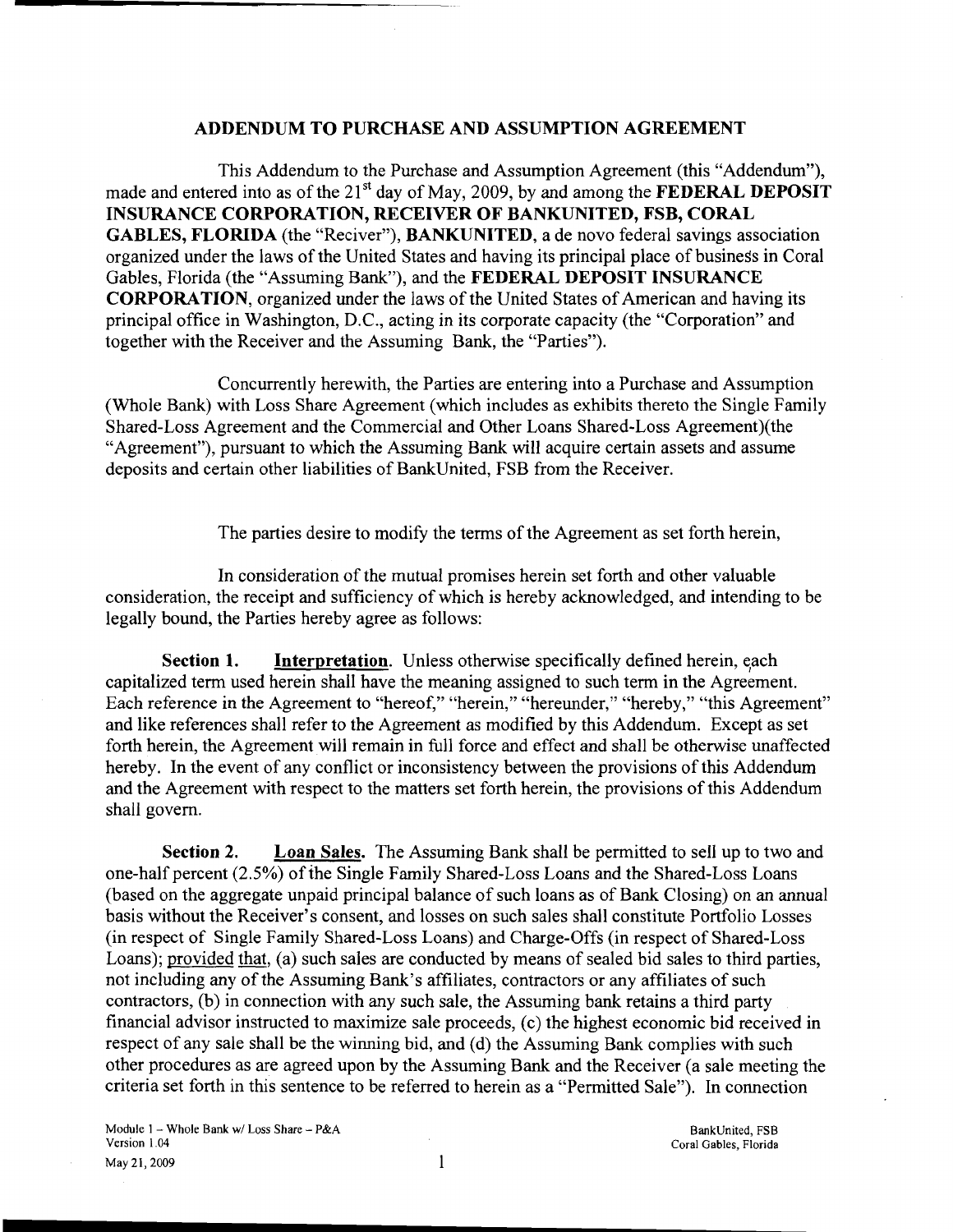with any Permitted Sale that is a bulk sale, in order to calculate the gain/loss on each Loan, the aggregate sales price and costs of sale shall be allocated among the Loans sold pro rata based on the unpaid principal balance of each Loan included in such sale relative to the aggregate unpaid principal balance of all Loans included in such sale.

**Section 3.** Counterparts. This Addendum may be executed in any number of counterparts and by the duly authorized representative of a different Party on separate counterparts, each of which when so executed shall be deemed to be an original and all of which when taken together shall constitute one and the same agreement.

*[Remainder of Page Intentionally Left Blank.]* 

Coral Gables, Florida

 $\mathbf{r}$ 

 $\mathbf{I}$